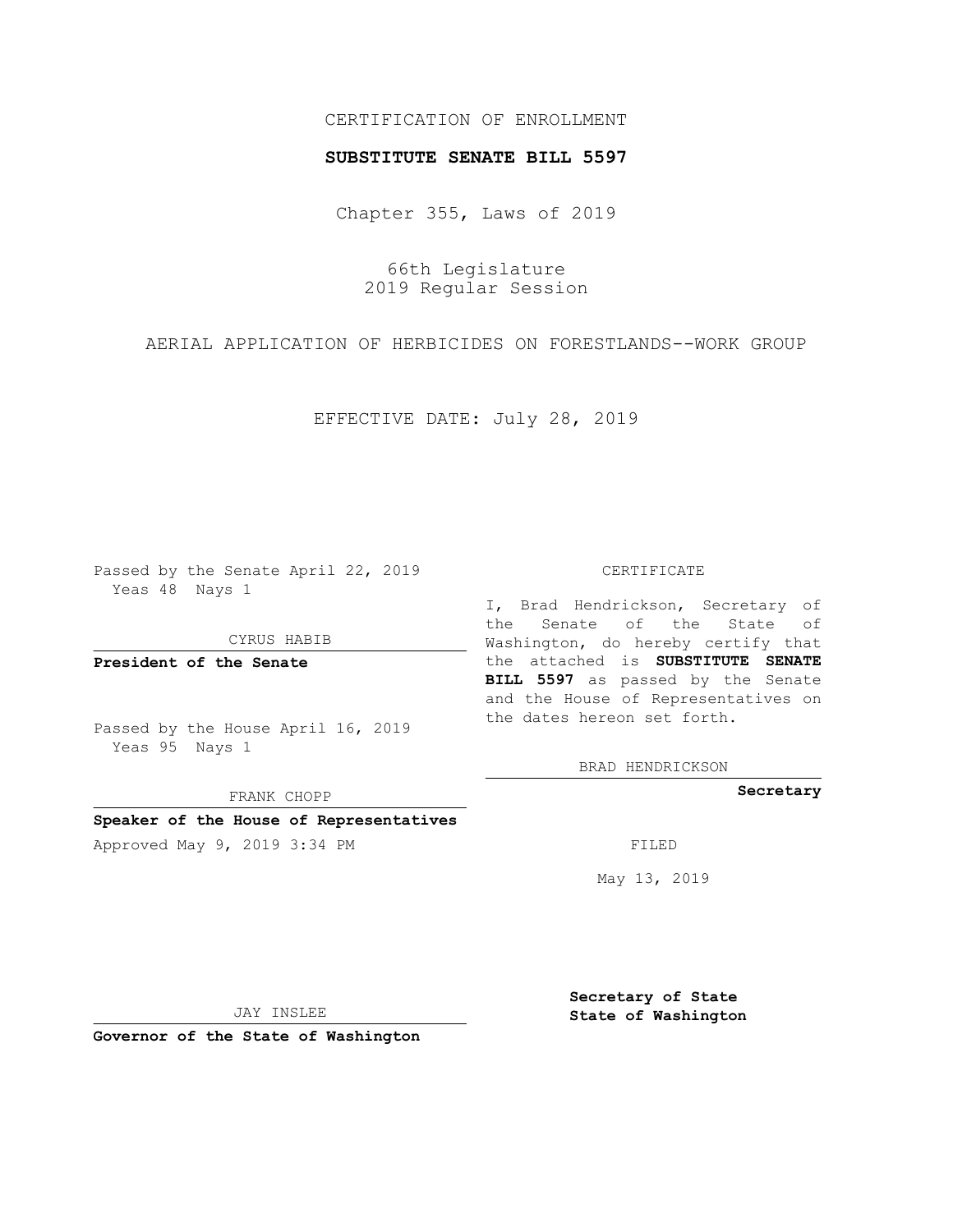## **SUBSTITUTE SENATE BILL 5597**

AS AMENDED BY THE HOUSE

Passed Legislature - 2019 Regular Session

# **State of Washington 66th Legislature 2019 Regular Session**

**By** Senate Agriculture, Water, Natural Resources & Parks (originally sponsored by Senators Rolfes, Saldaña, McCoy, Conway, and Hasegawa)

READ FIRST TIME 02/22/19.

1 AN ACT Relating to creating a work group on aerial herbicide 2 applications in forestlands; creating new sections; and providing 3 expiration dates.

4 BE IT ENACTED BY THE LEGISLATURE OF THE STATE OF WASHINGTON:

 NEW SECTION. **Sec. 1.** (1)(a) The legislature finds that forest managers, state agencies, and the broader community share an interest in minimizing human and environmental exposure to herbicides. Forestland owners have made significant gains in the protection of riparian and wetland areas along the state's waterways, as well as 10 protecting the health and safety of the public and forest workers, through a combination of scientific advancements, ongoing education and training, improved technologies, and proper monitoring and regulation under the forests and fish statute and the associated forest practices rules.

 (b) The legislature further finds that while the use of herbicides is an important tool to the timber industry, the use of chemicals should be integrated within a broader pest management approach. The legislature finds that the research, development, and feasibility of nontraditional control methods, along with methods already in use, could result in a more integrated pest management 21 approach for forest management.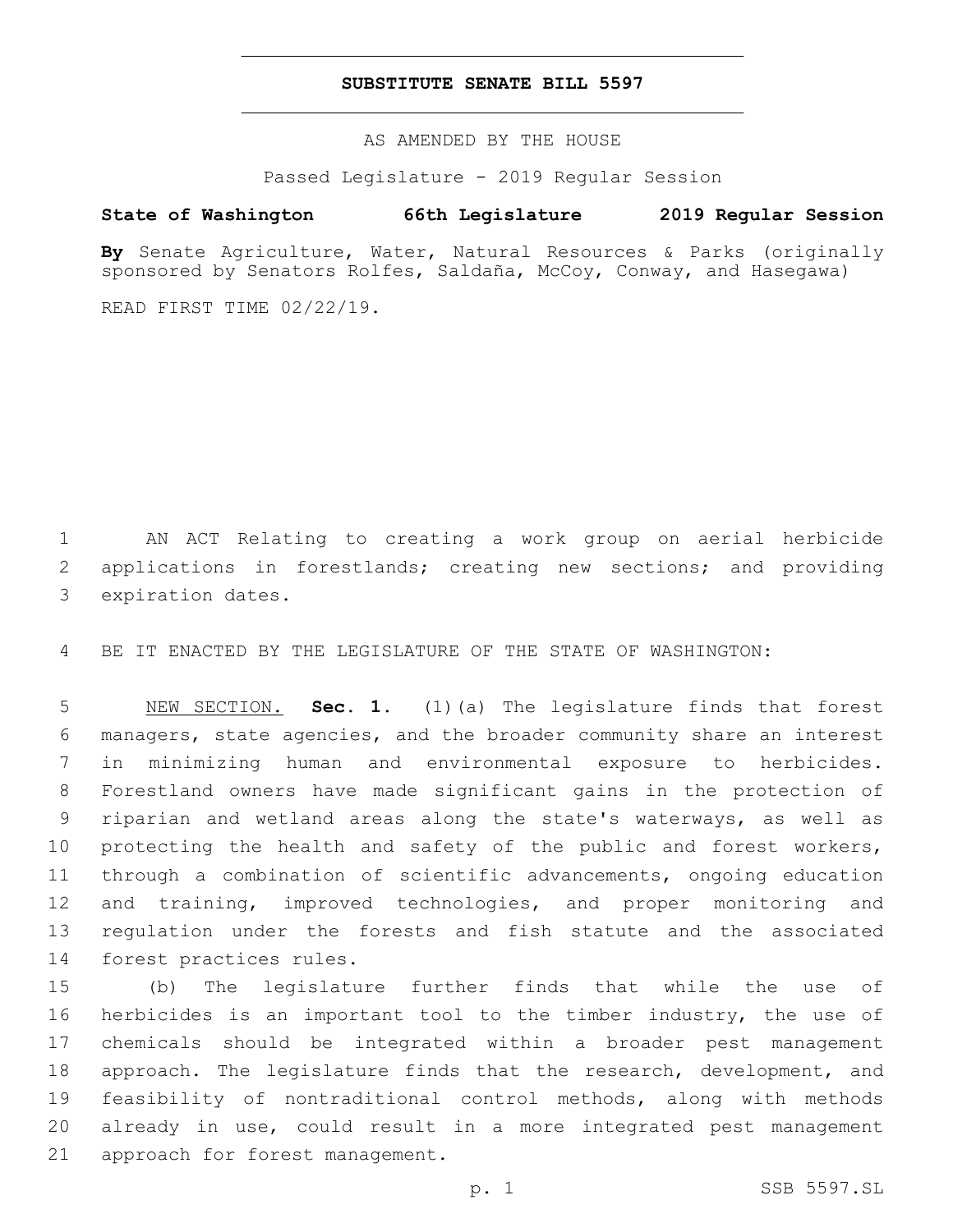NEW SECTION. **Sec. 2.** (1) A work group on the aerial application of herbicides on state and private forestlands is established to review all existing best management practices and, if necessary, develop recommendations for improving the best management practices for aerial application of herbicides on state and private forestlands, including the criteria to be used in evaluating best management practices.

(2) The work group shall:9

 (a) Review the roles of all management and regulatory agencies in approving herbicides for use and application on forestlands in Washington and review existing state and federal programs, policies, and regulations concerning aerial application of herbicides on 14 forestlands;

 (b) Review current herbicide application technology in the state and throughout the nation to increase herbicide application accuracy and other best management practices to minimize drift and exposure of humans, fish, and wildlife as well impact on drinking water, surface 19 waters, and wetland areas;

 (c) Review research, reports, and data from government agencies, research institutions, nongovernmental organizations, and landowners regarding the most frequently used herbicides in forest practices, to inform the development and update of strategies related to herbicides 24 management on forestlands; and

 (d) Develop recommendations, if appropriate, for managing working forestlands through an integrated pest management approach that combines traditional chemical and other vegetative control methods as well as other silvicultural practices to protect resource values from pests, while minimizing the effect on nontarget species as well as ensuring the protection of public safety and human health, while still offering effective control that is economically feasible on a commercial forestry scale. Recommendations must consider the toxicity, mobility, and bioaccumulation of any proposed alternatives 34 as compared to traditional operations.

(3)(a) The work group is composed of:

 (i) One member and one alternate from each of the two largest caucuses in the senate, who must be appointed by the majority leader 38 and minority leader of the senate;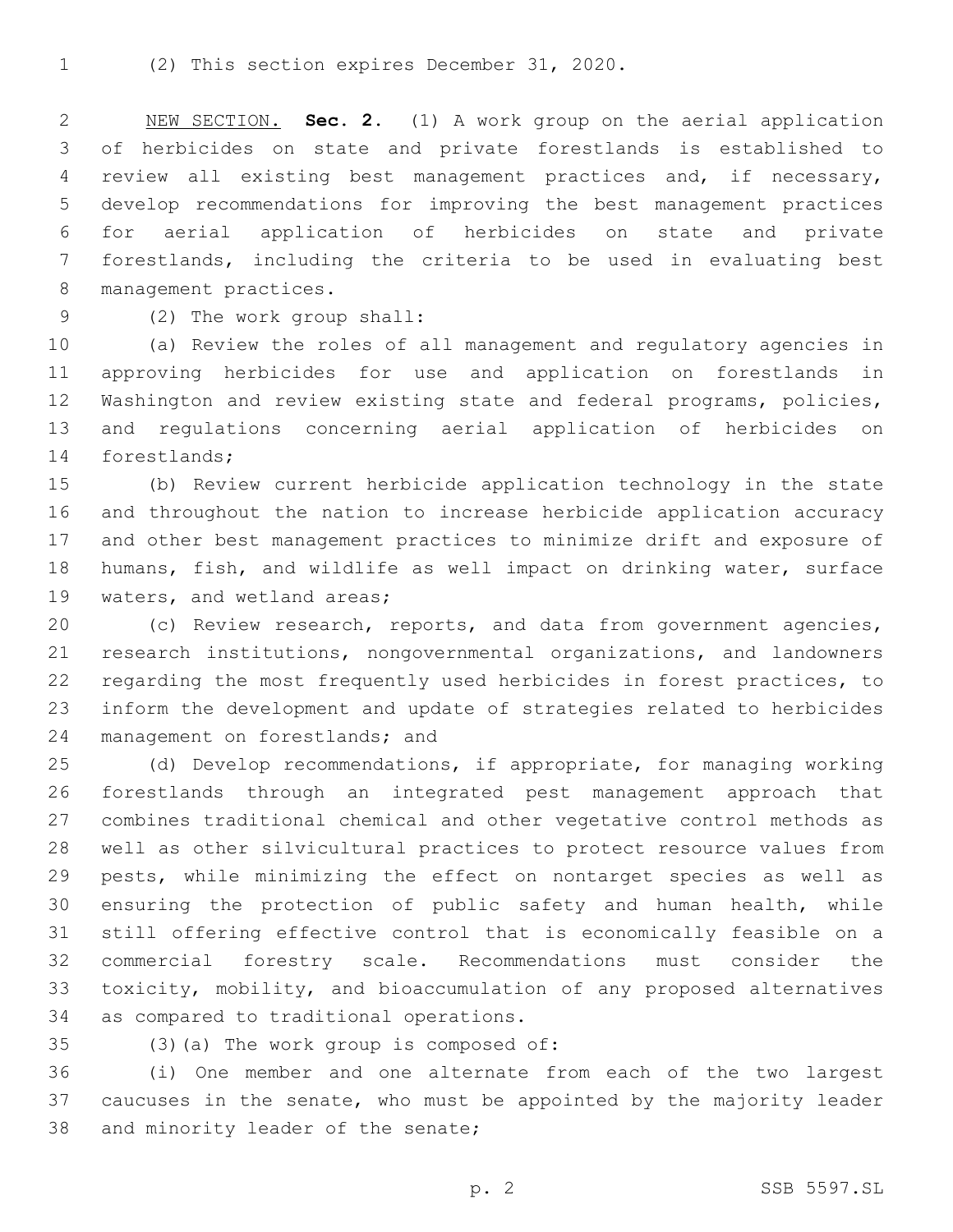1 (ii) One member and one alternate from each of the two largest 2 caucuses in the house of representatives, who must be appointed by 3 the speaker and minority leader of the house of representatives; 4 (iii) One senior level management representative from each of the 5 following agencies: (A) The department of agriculture;6 7 (B) The department of health; 8 (C) The department of natural resources; 9 (D) The department of fish and wildlife; and 10 (E) The department of ecology; 11 (iv) One representative of Washington State University pesticide 12 safety education program; 13 (v) One representative from the Pacific Northwest agricultural 14 safety and health center at the University of Washington; and 15 (vi) Representatives from the following groups, appointed by the 16 consensus of the cochairs: 17 (A) Two industrial forestland owners with one from the west of 18 the crest of the Cascade mountains and one from east of the crest of 19 the Cascade mountains; 20 (B) One representative of small forestland owners; 21 (C) One representative of large-scale organic farming; 22 (D) One representative of aerial applicators; 23 (E) Three representatives of environmental or community 24 interests; 25 (F) One representative with expertise in noxious weed control;  $26$  and 27 (G) One representative with pesticide registrant expertise in 28 forest herbicides. 29 (b) Representatives of Washington tribes that are involved in 30 timber production must be invited to participate on the work group. 31 (c) If a member has not been designated for a position set forth 32 in this section, that position may not be counted for purposes of 33 determining a quorum. 34 (4) The work group must be cochaired by one representative each 35 from the department of agriculture and the department of natural 36 resources. 37 (5) Staff support for the members of the work group must be 38 provided by the departments of natural resources and agriculture. 39 (6) Legislative members of the work group are reimbursed for 40 travel expenses in accordance with RCW 44.04.120. Nonlegislative p. 3 SSB 5597.SL